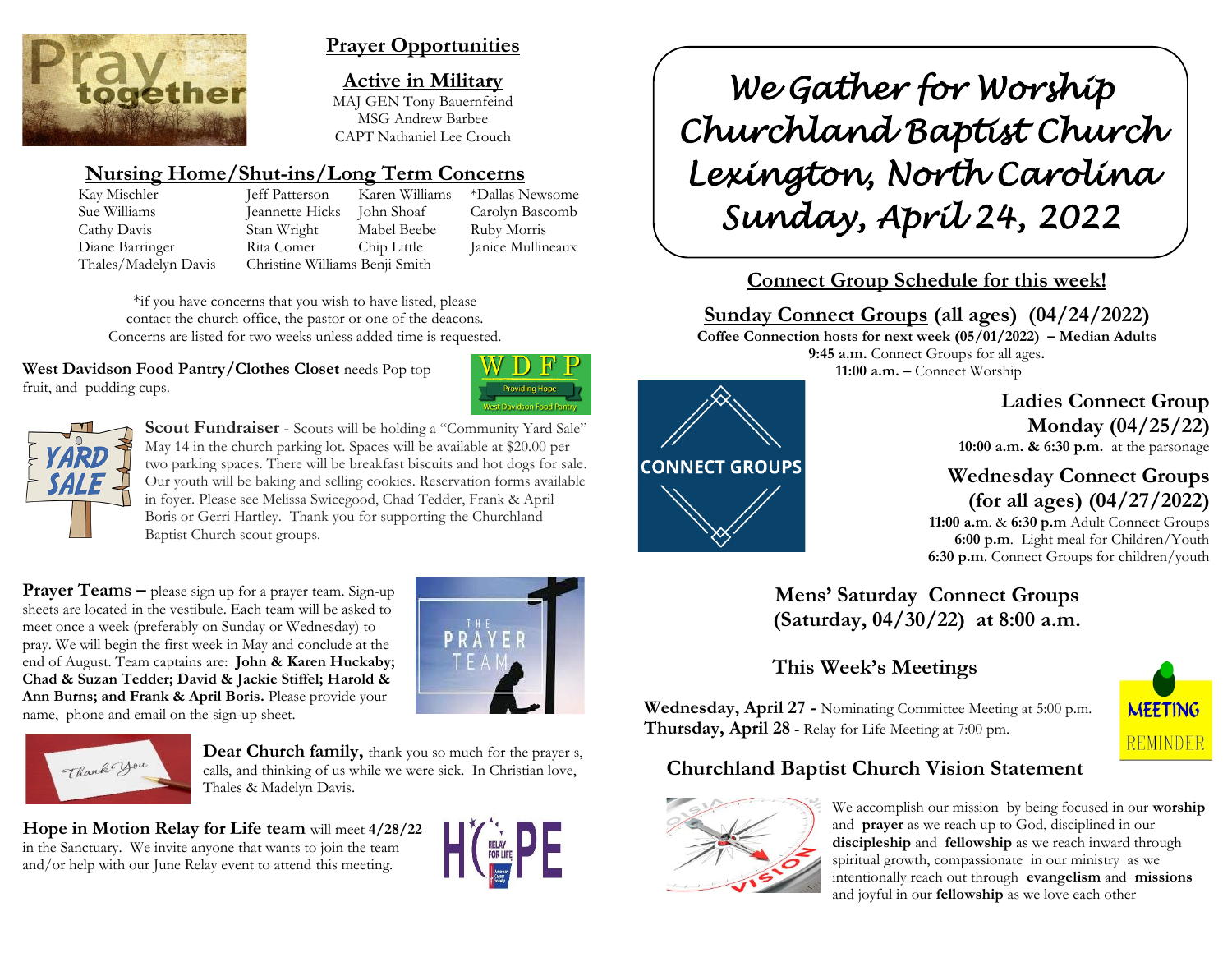

*The Worship Service at Eleven O'clock Sunday morning, April 24, 2022*

**Chiming of the Hour**

**Welcome/The Work of the Church**

**Call to Worship – Chancel Choir** (161) Crown Him With Many Crowns

#### **Invocation**

**Hymn of Praise #441** Since Jesus Came Into My Heart

**Children's Church –** Karen Huckaby

**Special Music – Chancel Choir** I Will Always Be With You

> **Hymn of Giving #499** Open Our Eyes, Lord

**Offertory Prayer -**David Wood

**Receiving of Tithes and Offerings** .

**Doxology**

**Message – Dr. Huckaby** The Most Important Call In Your Life Luke 19:1-10

> **Invitation #312**  Softly and Tenderly

**Postlude** – Roy Hicks



# **The Most Important Call In Your Life Luke 19:1-10**

**Introduction –** has there ever been a time in your life when you received an important call? In the story of Zacchaeus the tax collector, we see that the call of salvation from the Lord Jesus Christ **is the most important call we will ever receive.** 

There are three things this text teaches us about that call:

**It's a p\_\_\_\_\_\_\_\_\_\_\_\_\_\_\_\_ call (v.5a)**

**Zacchaeus, come down**

It's an i call  $(v.5b)$ .

**Zacchaeus, come down immediately**

**It's a call to c\_\_\_\_\_\_\_\_\_\_\_\_\_\_\_\_ (v.8).**

**Look, Lord, Here and now, I give half of my possessions to the poor, and if I have cheated anybody out of anything, I will pay them back four times the amount.**

**Conclusion** – what about you? Have you heard the call of the Lord Jesus Christ for salvation? If so, then the time to respond is now! If you've heard that call and accepted, have you changed, because that's what forgiveness really is, a change to leave a life of sin and turn toward Jesus. Please respond to Christ today, it's the most important call in your life.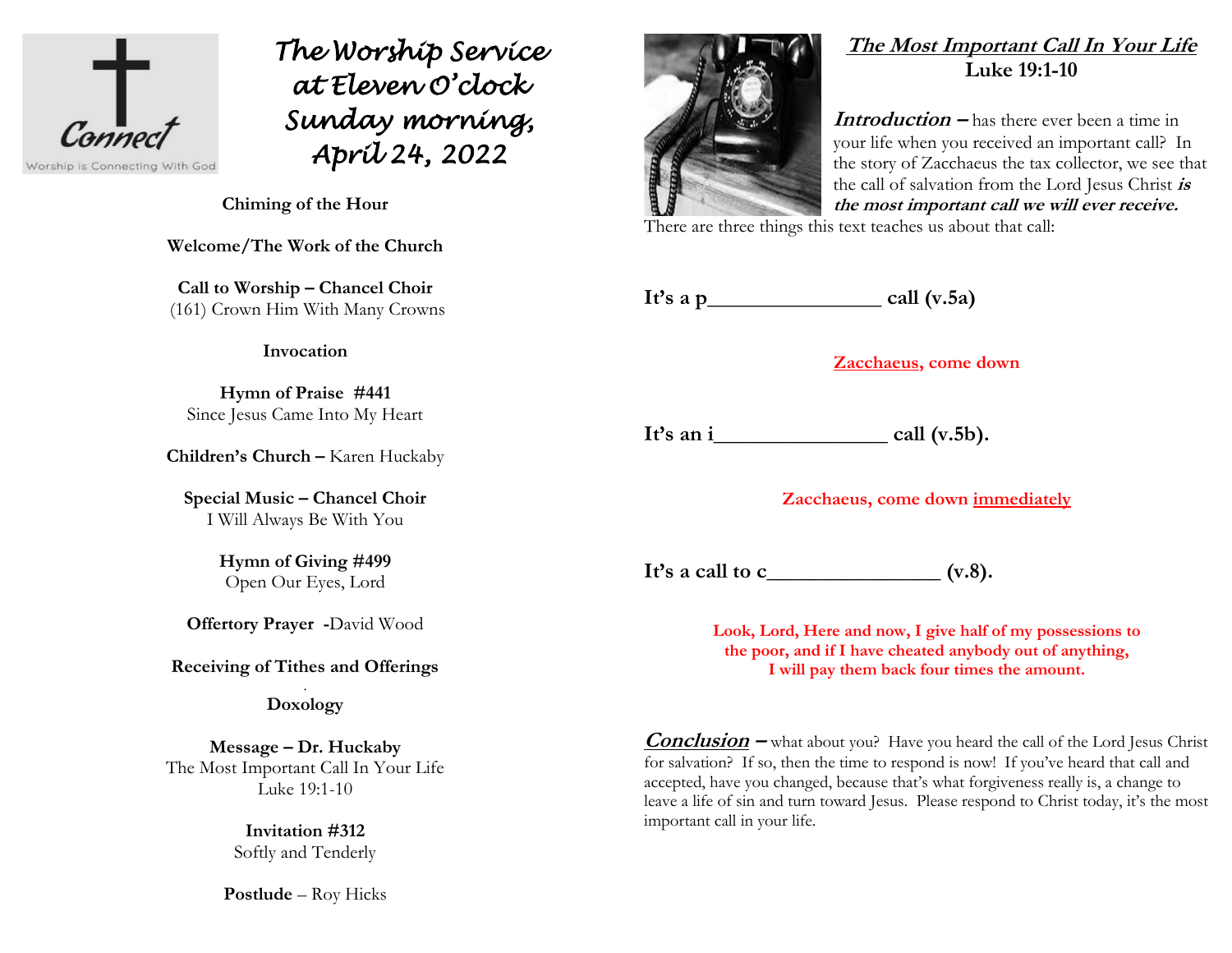

# **Volunteer Opportunities**

**Deacon of the Week -** David Wood **Next week** – Karen Allen

#### **Security Team** 0**4/24** Chad Tedder/David Wood **05/01** – Frank Boris/Harold Burns

# **Nursery Volunteers**

**4/24 –** Marlena Fleeman/Sarah Hand **05/01 –** Lisa Ridenhour/Sandra Beck

#### **Children's Church**

**4/24 –** Kelli Hopkins/April Boris **05/01 –** Blanca Wood/Rosa Alonso

#### **Wednesday Children's Connect**

**4/27 –** Lisa Ridenhour/Sandra Beck/Ann Burns/Barbara Shoaf **05/04** – Marlena Fleeman/Jeanette Mills/Karen Huckaby/Jackie Stiffel

# **Office Secretaries**

**4/24 –** Amy Freeman **05/01 –** Amy Freeman

# **Counting Team**

**4/24 –** Karen Allen/Sherri Manno – **05/01 –** Karen Allen/Rita Caudle

# **Ushers**

**4/24 –** Chad Tedder/Rudy Hartley/Ronald Hartley/Michael Swicegood **05/01** – Frank Boris/Billy Harris/Jeff Snider/Harold Burns



# **Kids Connect April Mission Project** - We will be

collecting money for Annie Armstrong offering. Please see any Kids Connect child to donate – they all have collection jars. We will collect change/money through 5/04/22.

**Kids Connect** would like to thank everyone who donated money/canned food for our March Mission Project supporting Relay for Life.

**Prayer Bears** - we are in need of small stuffed animals to be used as "Prayer Bears". The children pray over these stuffed animals and then send them to people on the prayer list to show love and support. Please see Lisa Ridenhour with any questions.





# **Volunteer Opportunities**

**Deacon of the Week -** David Wood **Next week** – Karen Allen

# **Security Team**

0**4/24** Chad Tedder/David Wood **05/01** – Frank Boris/Harold Burns

#### **Nursery Volunteers**

**4/24 –** Marlena Fleeman/Sarah Hand **05/01 –** Lisa Ridenhour/Sandra Beck

#### **Children's Church**

**4/24 –** Kelli Hopkins/April Boris **05/01 –** Blanca Wood/Rosa Alonso

# **Wednesday Children's Connect**

**4/27 –** Lisa Ridenhour/Sandra Beck/Ann Burns/Barbara Shoaf **05/04** – Marlena Fleeman/Jeanette Mills/Karen Huckaby/Jackie Stiffel

# **Office Secretaries**

**4/24 –** Amy Freeman **05/01 –** Amy Freeman

# **Counting Team**

**4/24 –** Karen Allen/Sherri Manno – **05/01 –** Karen Allen/Rita Caudle

# **Ushers**

**4/24 –** Chad Tedder/Rudy Hartley/Ronald Hartley/Michael Swicegood **05/01** – Frank Boris/Billy Harris/Jeff Snider/Harold Burns



**Kids Connect April Mission Project** - We will be collecting money for Annie Armstrong offering. Please see any Kids Connect child to donate – they all have collection jars. We will collect change/money through 5/04/22.

**Kids Connect** would like to thank everyone who donated money/canned food for our March Mission Project supporting Relay for Life.

**Prayer Bears** - we are in need of small stuffed animals to be used as "Prayer Bears". The children pray over these stuffed animals and then send them to people on the prayer list to show love and support. Please see Lisa Ridenhour with any questions.